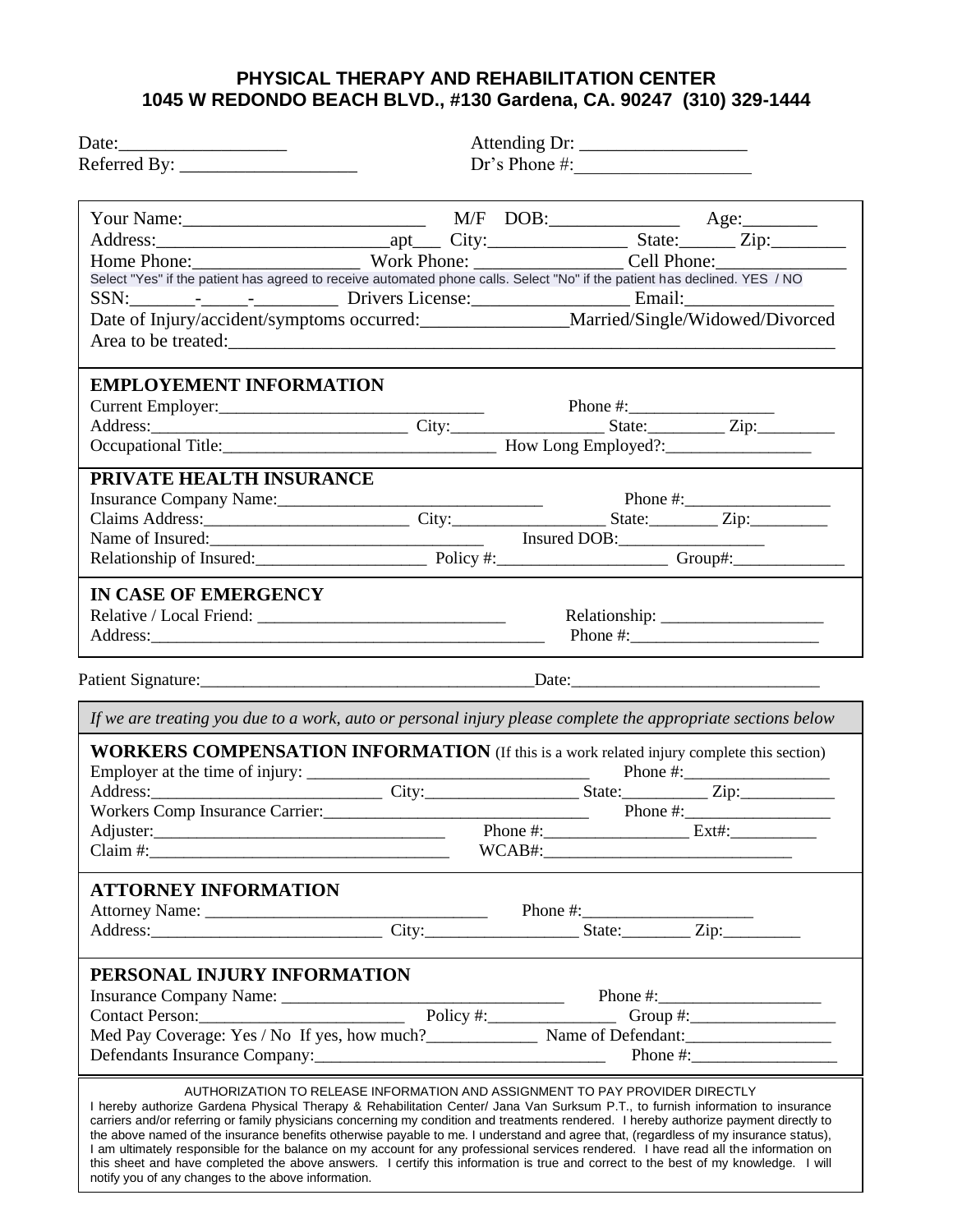

## **Functional Assessment**

Please **circle 3 or more** of the following activities that cause you the most pain or are the most difficult for you to perform. Please be sure to note your pain level (0-10) with each activity you choose.

| <b>Activity</b>   |                                                                 | <b>Pain Level</b><br>$0 - 10$ |
|-------------------|-----------------------------------------------------------------|-------------------------------|
| Sitting:          | How long can you sit without pain?                              | Pain:                         |
| <b>Standing:</b>  | How long can you stand without pain?                            | Pain:                         |
| <b>Walking:</b>   | How long can you walk without pain? (time or distance)          | Pain:                         |
| Stairs:           | Can you use stairs without pain? How many steps?                | Pain:                         |
| <b>Squatting:</b> | Can you squat to pick something up from the floor without pain? | Pain:                         |
| Dressing:         | Do you have any pain when getting dressed / undressed?          | Pain:                         |
| <b>Reaching:</b>  | Do you have any pain with reaching overhead?                    | Pain:                         |
| Lifting:          | Do you have any pain lifting objects? How heavy?                | Pain:                         |
| Housework:        | How long can you do housework without pain?                     | Pain:                         |
|                   | Which specific activities bother you?                           |                               |
| Work:             | Can you perform your normal work duties without pain?           | Pain:                         |
|                   | Which duties:                                                   |                               |
| Other:            | Any other activities that bother you?                           | Pain:                         |
|                   |                                                                 |                               |

Please list any specific goals that you would like to achieve by attending physical therapy

| <u>.</u> |  |
|----------|--|
| <u>.</u> |  |

Patient Name: \_\_\_\_\_\_\_\_\_\_\_\_\_\_\_\_\_\_\_\_\_\_\_\_\_\_\_\_\_\_\_\_\_\_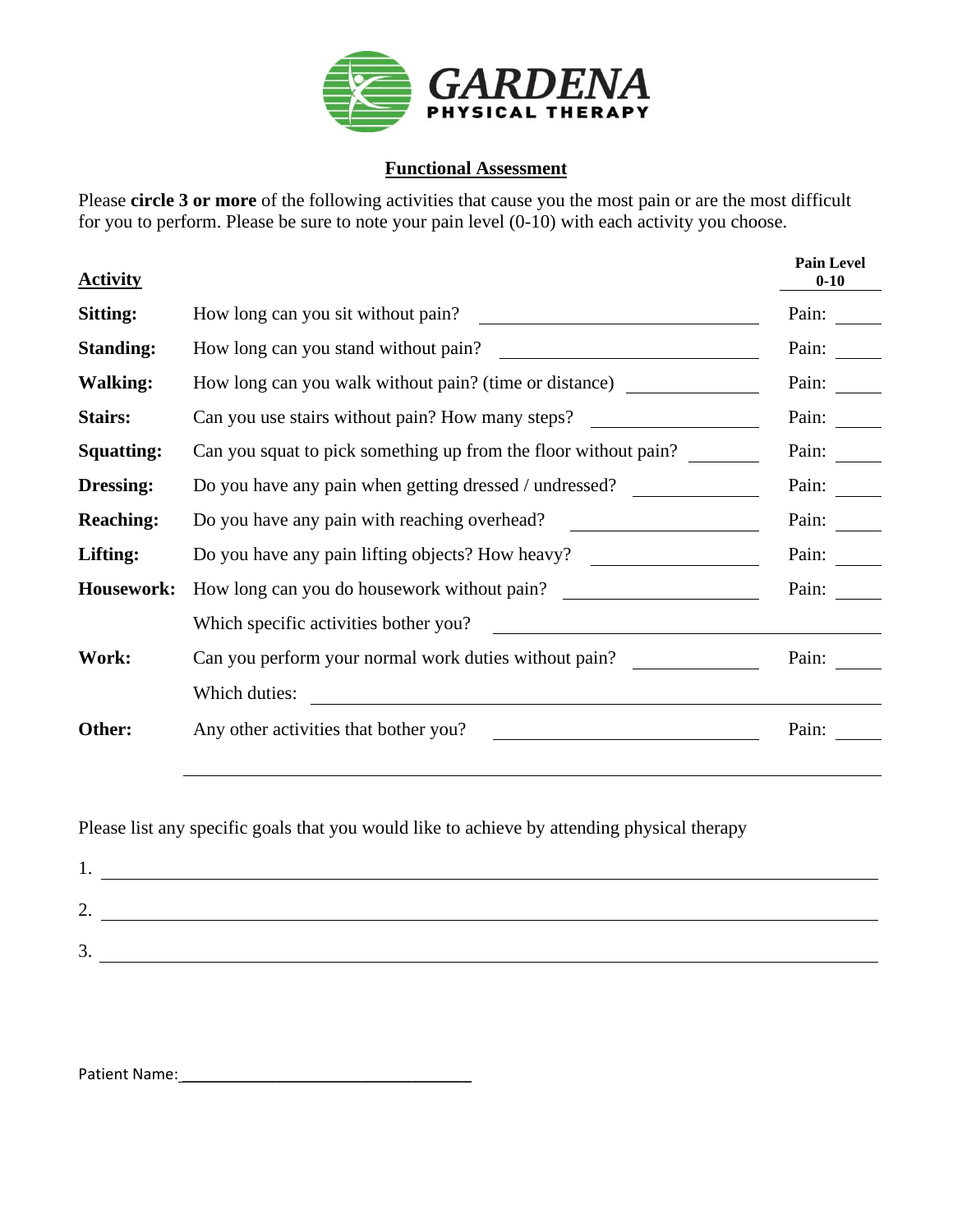

# Subjective Information

| Date: $\qquad \qquad \qquad$      |                 | Age:                                         |
|-----------------------------------|-----------------|----------------------------------------------|
| Date of Injury: 1990 March 2014   |                 |                                              |
| Are you currently working? Yes No |                 | Referring Doctor: Network of the Manuscript  |
| Height:_________                  | Weight:________ | Dominant Hand: (please circle) Right or Left |

#### **Present Injury:**

1. Lightly draw in all areas of pain, stiffness, ache, etc., on the drawing to the right.

- 2. Label the spot of your worst pain.
- 3. Circle any areas of numbness or tingling.

When did this happen?<br>
<u>
</u>

Where did the injury occur?



| Was this due to an injury at home?                      | <b>Yes</b> | No. |
|---------------------------------------------------------|------------|-----|
| Was this due to an auto accident?                       | Yes        | No. |
| Is this a post-surgical condition?                      | Yes        | No. |
| Is this a pregnancy related condition?                  | Yes        | No. |
| Was this due to a recreational injury?                  | Yes        | No. |
| Did this happen due to no particular cause?             | Yes        | No  |
| Was this due to an injury at work?                      | Yes.       | No  |
| Was this due to a motor vehicle accident while at work? | Yes        | No  |

#### **Behavior:**

Patient Name: \_\_\_\_\_\_\_\_\_\_\_\_\_\_\_\_\_\_\_\_\_\_\_\_\_\_\_\_\_\_\_\_\_\_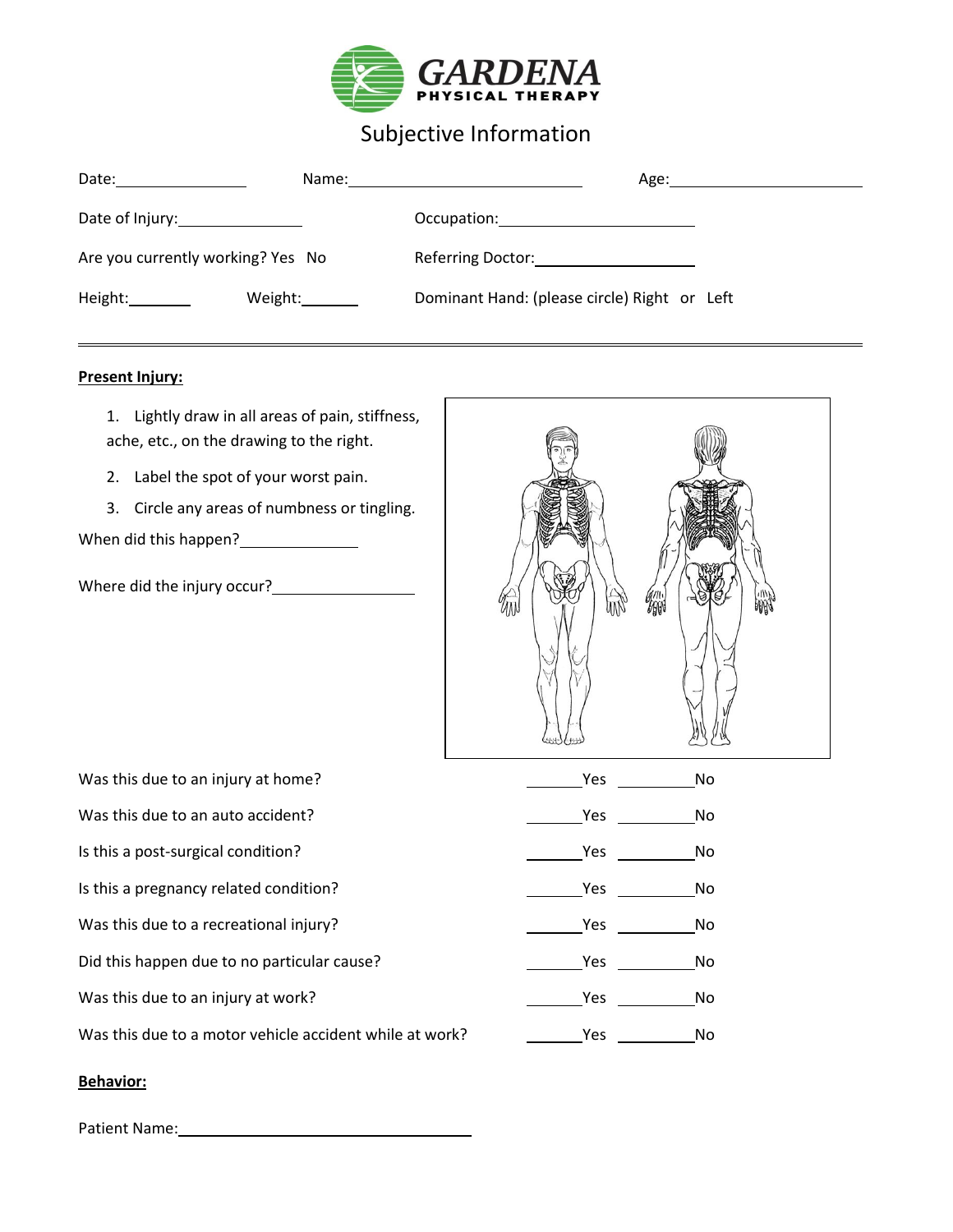### What activities or positions ease your symptoms?

| Doing exercises                                                                                                                                                                                                                        |                         | Sitting        |                                                                                                                 |                                                 |  |  |
|----------------------------------------------------------------------------------------------------------------------------------------------------------------------------------------------------------------------------------------|-------------------------|----------------|-----------------------------------------------------------------------------------------------------------------|-------------------------------------------------|--|--|
| Heat or a hot shower                                                                                                                                                                                                                   |                         | <b>Walking</b> |                                                                                                                 |                                                 |  |  |
| lce                                                                                                                                                                                                                                    |                         | Rest           |                                                                                                                 |                                                 |  |  |
| Lying on your back with knees up                                                                                                                                                                                                       |                         |                |                                                                                                                 |                                                 |  |  |
| Lying on side in fetal position                                                                                                                                                                                                        |                         |                |                                                                                                                 |                                                 |  |  |
| What activities make your pain worse (mark the worst 2-4 items from list)?                                                                                                                                                             |                         |                |                                                                                                                 |                                                 |  |  |
| Bend w/twist                                                                                                                                                                                                                           | Housework               |                |                                                                                                                 | Running                                         |  |  |
| Bending                                                                                                                                                                                                                                | Getting in/out of bed   |                | Sitting                                                                                                         |                                                 |  |  |
| Biting into an apple                                                                                                                                                                                                                   | Getting in/out of car   |                | _Sports                                                                                                         |                                                 |  |  |
| Computer Work                                                                                                                                                                                                                          | Going from sit to stand |                | _Squatting                                                                                                      |                                                 |  |  |
| Coughing                                                                                                                                                                                                                               | Lifting                 |                | _Turning head                                                                                                   |                                                 |  |  |
| Deep breathing                                                                                                                                                                                                                         | Looking down            |                | _Walking                                                                                                        |                                                 |  |  |
| _Doing hair                                                                                                                                                                                                                            | Looking up              |                | Walking down stairs                                                                                             |                                                 |  |  |
| Dressing                                                                                                                                                                                                                               | Lying down              |                | Walking up stairs                                                                                               |                                                 |  |  |
| Driving                                                                                                                                                                                                                                | Lying on stomach        |                | Yawning                                                                                                         |                                                 |  |  |
| _Eating                                                                                                                                                                                                                                | _Reaching               |                |                                                                                                                 |                                                 |  |  |
| Check one of the following:                                                                                                                                                                                                            |                         |                |                                                                                                                 |                                                 |  |  |
| stay the same by the end of the day?<br>decrease or<br>Do symptoms _________ increase                                                                                                                                                  |                         |                |                                                                                                                 |                                                 |  |  |
| When did you first see a Doctor?<br><u>Letter and the second of the set of the set of the set of the set of the set of the set of the set of the set of the set of the set of the set of the set of the set of the set of the set </u> |                         |                | Dr's Name: 1988 and 1988 and 1988 and 1988 and 1988 and 1988 and 1988 and 1988 and 1988 and 1988 and 1988 and 1 |                                                 |  |  |
| Have you had any treatment for this so far? Yes No                                                                                                                                                                                     |                         |                |                                                                                                                 | If yes, please explain: If yes, please explain: |  |  |
|                                                                                                                                                                                                                                        |                         |                |                                                                                                                 |                                                 |  |  |

List any other Drs. seen for this problem and what treatment was provided:

1. 2.

Patient Name: \_\_\_\_\_\_\_\_\_\_\_\_\_\_\_\_\_\_\_\_\_\_\_\_\_\_\_\_\_\_\_\_\_\_